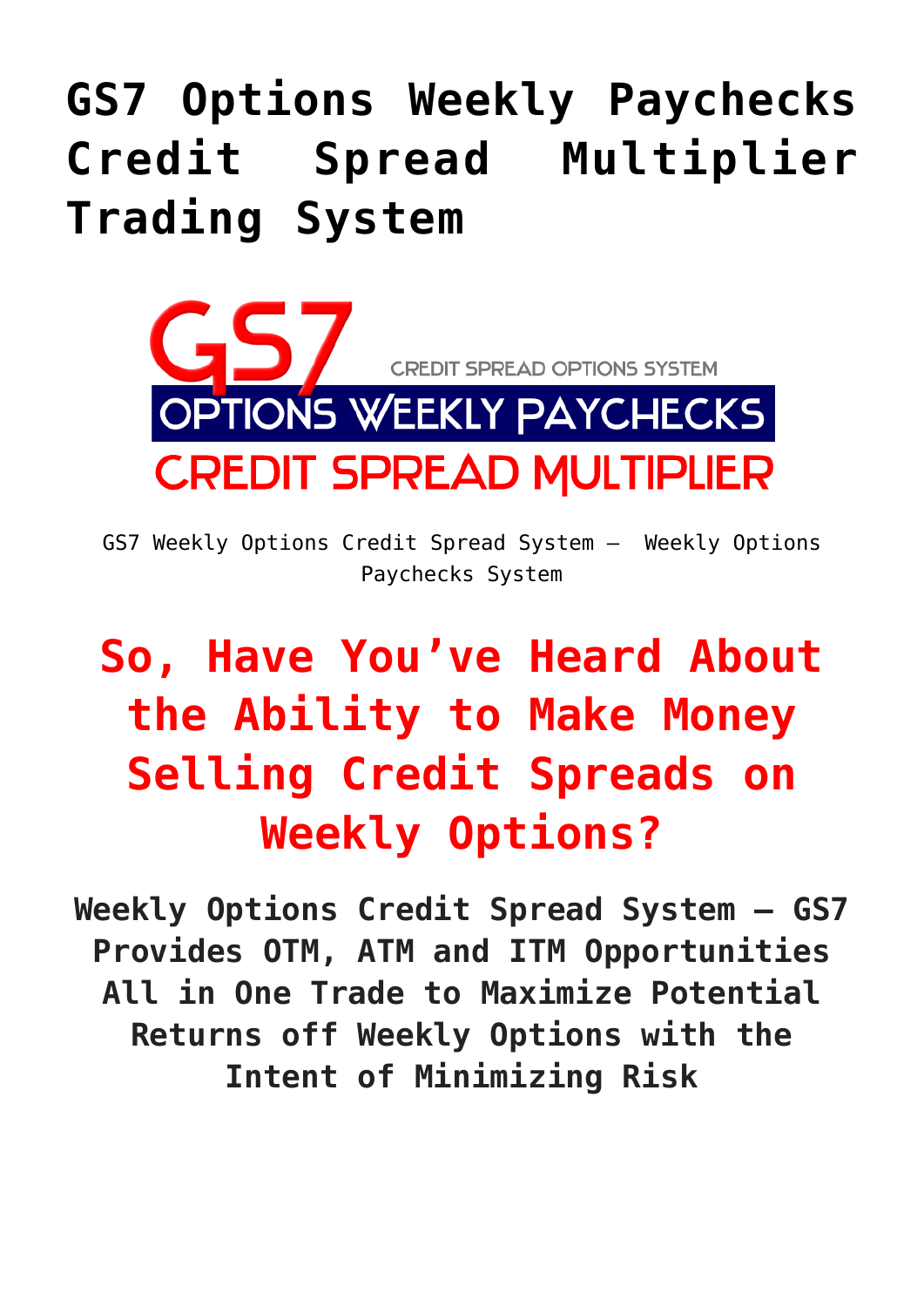

## **What if you could make an extra weekly paycheck or two or three?**

**Our objective here is to take advantage of weekly options in combination with the credit spread strategy.**

Weekly options offer us any new opportunities to profit more. We need to smartly take advantage of these opportunities. This means we need a strategy of entry and exit that can maximize the potential for plucking out cash from the weekly options market while taking prudent risk. On top of that we need a high probability strategy that will allow us to enter trades for maximum winning.



**With our G7 weekly options credit spread system we now have the ability to pinpoint a high probability of the money, at the money and even in the money credit spread**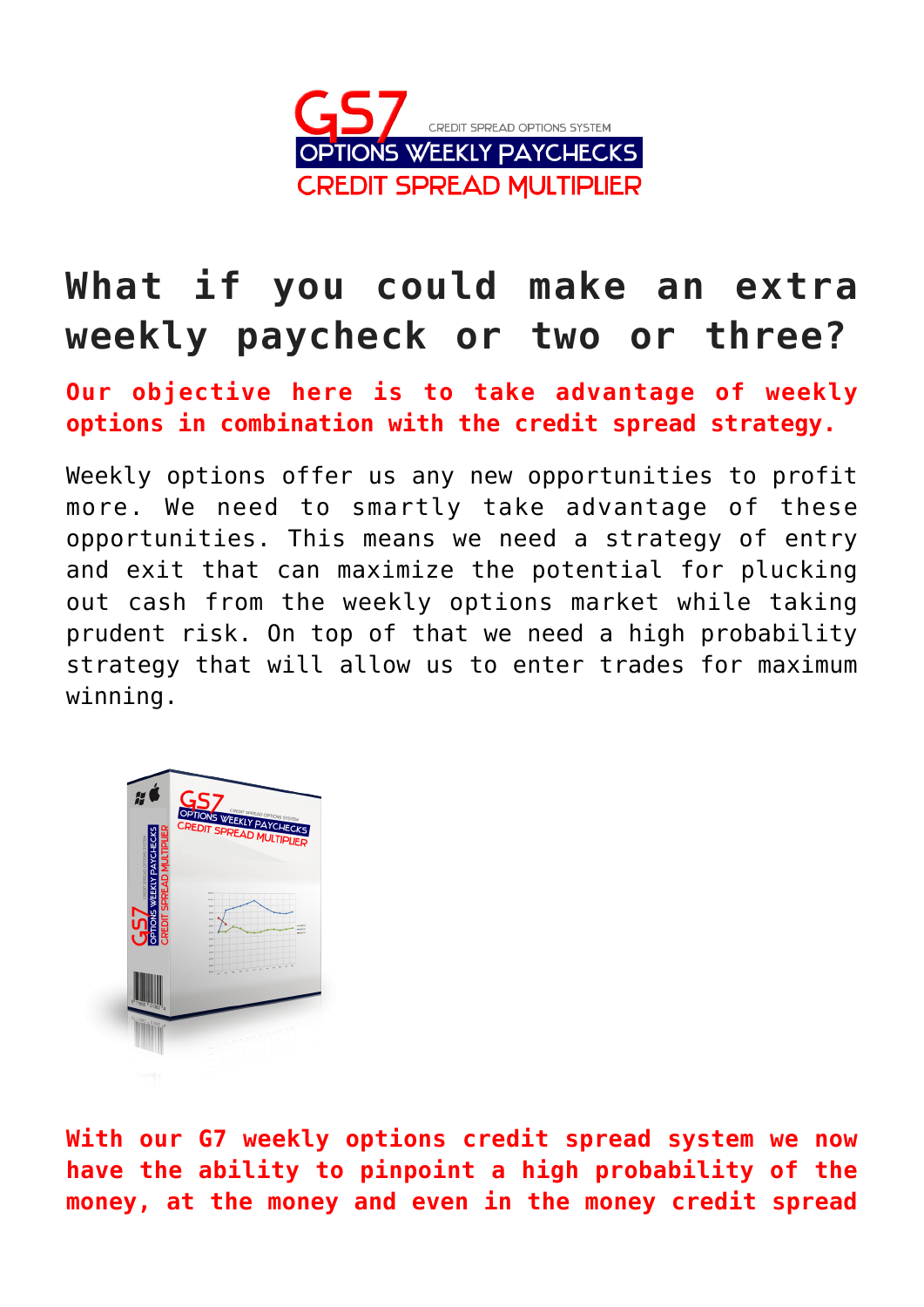#### **the combination with an explosive price trigger**

Yes that's right. Our system offers you the exact entry of went to place your credit spreads for an optimal probability of winning. But it also increases the potential weekly paychecks to 3 paychecks!

How is that? Well in order to trade options well you need to pair your options trading with a good momentum Stock trading strategy. Trying to guess periods of no movement is an unproductive waste of time. It is far superior to focus on trading explosive price action triggers based off price charts with options.

#### **But beware! There are pitfalls, big ones that many newbies fall into by selling out of the money credit spreads taught by fake gurus.**

Credit spreads can be a great way to trade if you do them right. A really terrible way to trade if you do them wrong. What's the wrong way? Trying to pluck off a tiny profit while locking yourself into a massive risk in comparison. What am I talking about?

When you sell a credit spread that gives a small credit, with a wider strike price your risk to reward ratio could be ridiculously upsidedown. This means if you're looking to pull in a .25 credit on a 5 point spread your reward is .25 and your risk is 4.75. Now it may sound nice in concept to make 5% a week off your money. But, when that one bad day hits and hits quickly, your spread could get blown out where all of a suddenly you lost 4.75. So you would have to sell successfully 19 more credit spreads with a credit of .25 just to get your money back.

What makes matters worse is that, since only a small credit is available, one is strongly compelled to place more trades. So one is likely to leverage even more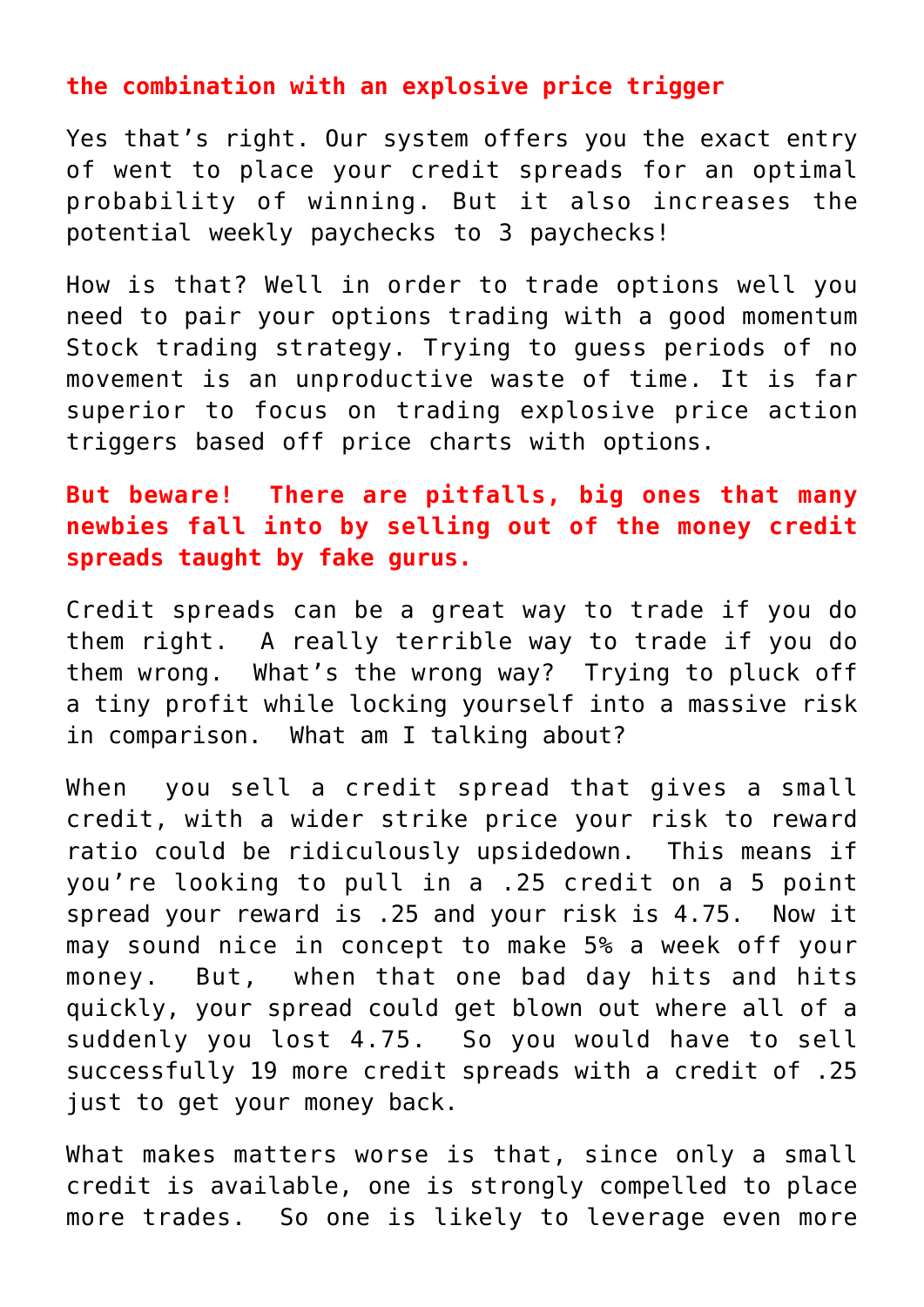just to make enough cash flow to 'pay the bills'. Unfortunately at this point, the position is horrendously over leveraged and account could get wiped quickly this way.

See the following examples of what we're talking about. Observe the performance sample below. This performance example shows the System in action.

|                     | <b>WINS</b>                                           |                                    |  |  | <b>LOSSES</b>              |                                                                    |  | PAYOUTS   AAPL            |      |                                                | 1 WEEK TILL<br>EXPIRATION |        |  |               |
|---------------------|-------------------------------------------------------|------------------------------------|--|--|----------------------------|--------------------------------------------------------------------|--|---------------------------|------|------------------------------------------------|---------------------------|--------|--|---------------|
| AAPL                |                                                       |                                    |  |  |                            | A lot of these<br>losses are just<br>break even and<br>not losses. |  | 1 POINT<br><b>SPREADS</b> |      | 2                                              | 3<br>STRIKE STRIKE        |        |  |               |
| $2 - Jun$           | OTM ATM ITM OTM<br>ATM ITM                            |                                    |  |  |                            |                                                                    |  | ATM                       | 0.31 |                                                |                           | 31.00% |  |               |
| Week of<br>6/9/2014 | OTM ATM ITM OTM ATM<br>ITM OTM ATM                    |                                    |  |  | <b>ITM</b>                 |                                                                    |  | 0TM                       |      | 0.19                                           | 0.11                      |        |  | 19.00% 11.00% |
|                     |                                                       | ATM OTM OTM ATM ITM<br>OTM ATM ITM |  |  | <b>ATM</b><br><b>ITM</b>   |                                                                    |  | <b>ITM</b>                |      | 0.45                                           | 0.6                       |        |  | 45.00% 60.00% |
|                     |                                                       | OTM ATM ITM OTM ATM<br>OTM ATM ITM |  |  | <b>ITM</b>                 |                                                                    |  |                           |      |                                                |                           |        |  |               |
|                     | OTM ATM OTM ATM<br><b>ITM</b>                         |                                    |  |  | <b>ITM</b>                 |                                                                    |  |                           |      | ITM WILL LOSE THE MOST BUT THE<br>RISK IS LESS |                           |        |  |               |
| 7/14/2014           |                                                       | OTM ATM ITM OTM ATM<br>ITM OTM ATM |  |  | <b>ATM</b><br><b>ITM</b>   |                                                                    |  |                           |      |                                                |                           |        |  |               |
|                     | OTM ATM<br><b>ITM</b>                                 |                                    |  |  | OTM ATM ITM OTM<br>ATM ITM |                                                                    |  |                           |      |                                                |                           |        |  |               |
|                     |                                                       | OTM ATM ITM OTM ATM<br>ITM OTM ATM |  |  |                            |                                                                    |  |                           |      |                                                |                           |        |  |               |
| Week 9              | OTM ATM ITM OTM ATM<br>ITM OTM ATM ITM OTM<br>ATM ITM |                                    |  |  | OTM ATM ITM OTM<br>ATM ITM |                                                                    |  |                           |      |                                                |                           |        |  |               |
| 8/11/2014           |                                                       |                                    |  |  |                            |                                                                    |  |                           |      |                                                |                           |        |  |               |

## **Track Record Explained**

Translation: W=Win Where win expires out of the money giving us full credit.  $L = Loss$  anything that does not expire out of the money for full credit or any position we get out of early due to hitting priced chart based stop loss. (So even some break evens or slight profits are counted as loss)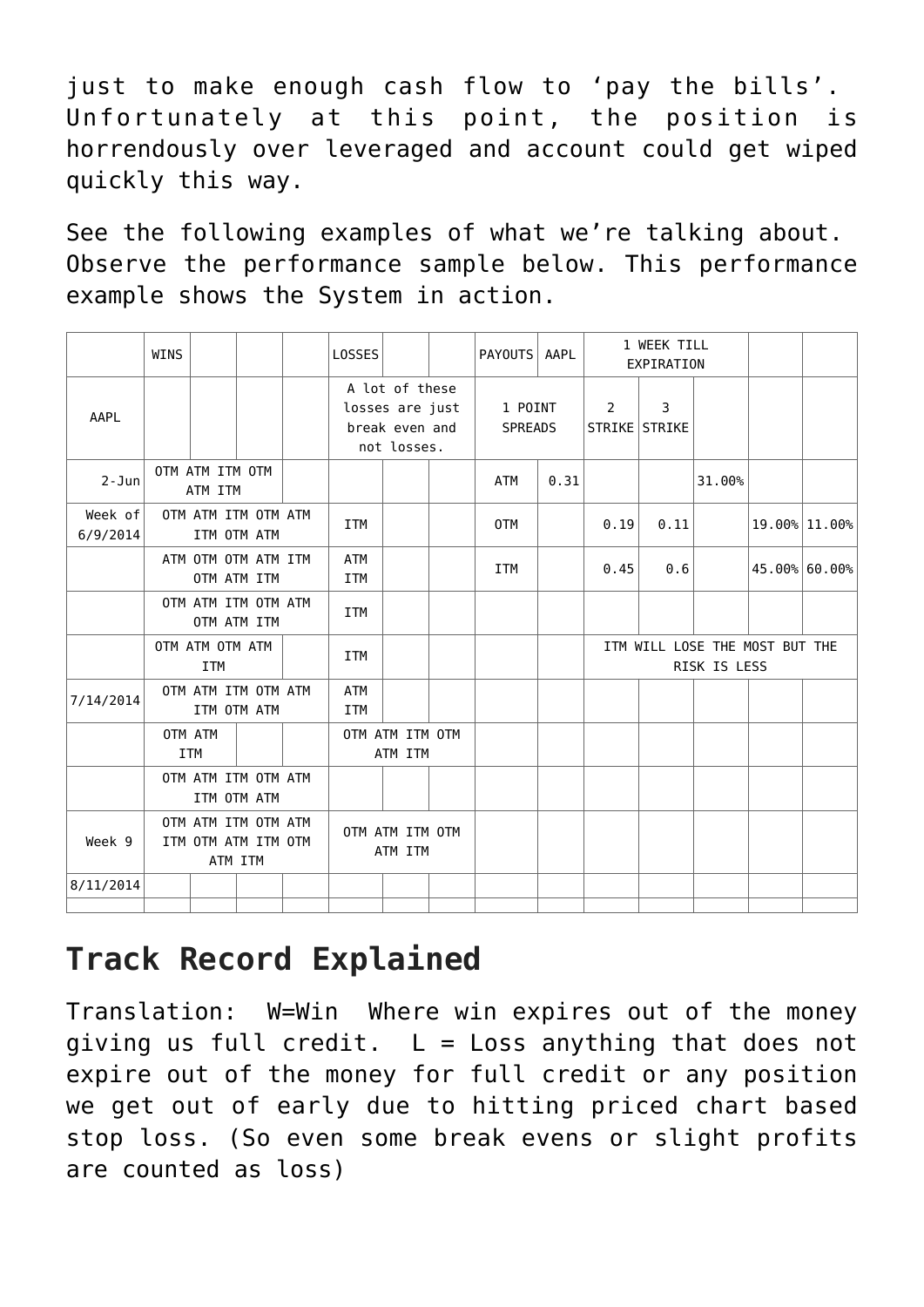For 9 Weeks of Performance Sampling:

OTM Wins= WWWWWWWWWWWWWWWWWWWWWWWW 24 Wins = 24x.19= +4.56 Profit Credits

OTM Losses = LLLL 4 Losses =  $4x.81 = -3.24$ 

ATM Wins = WWWWWWWWWWWWWWWWWWWWWWW 23 Wins = 23x.31 = +7.13

ATM Losses= LLLLLL  $6$  Losses =  $6x.69$  =  $-4.14$ 

ITM Wins = WWWWWWWWWWWWWWWWWW 18 Wins = 18x.45= +8.1

ITM Losses= LLLLLLLLL =  $9$  Losses =  $9x.55$ =  $-4.95$ 

9 Weeks: 84 Credit Spread Trades: Means each credit spread placed averages out be .23 options points profit on a 1 point strike credit spread. This is a 23% return to the strike distance or a 28% to 42% return per risk roughly, on each trade. That's very good!

Net Profit: 19.79 – 12.28 for net profit of 12.28 or 1.36 Weekly Options Credits per 1 point strikes (ie Sell 99 buy the 98 credit call spread). So translated that's like winning 3 ATM 1 point strike credit spreads per week! Yes it doesn't "seem like much" but actually this is HUGE. So if you were trading 10 point strike spreads that would be like pulling in 15 weekly options points per week! On 10 Contracts that would be \$13,600 per week.

Well with 1 point strike spreads you're putting up only .45 to .81 roughly per spread roughly which is \$450 to \$810 – so roughly \$632 per spread on average. And so if you're using 10 Contracts then average net credit per week systems results are \$1,360. And if using 100 contracts with a \$6,320 per trade margin then results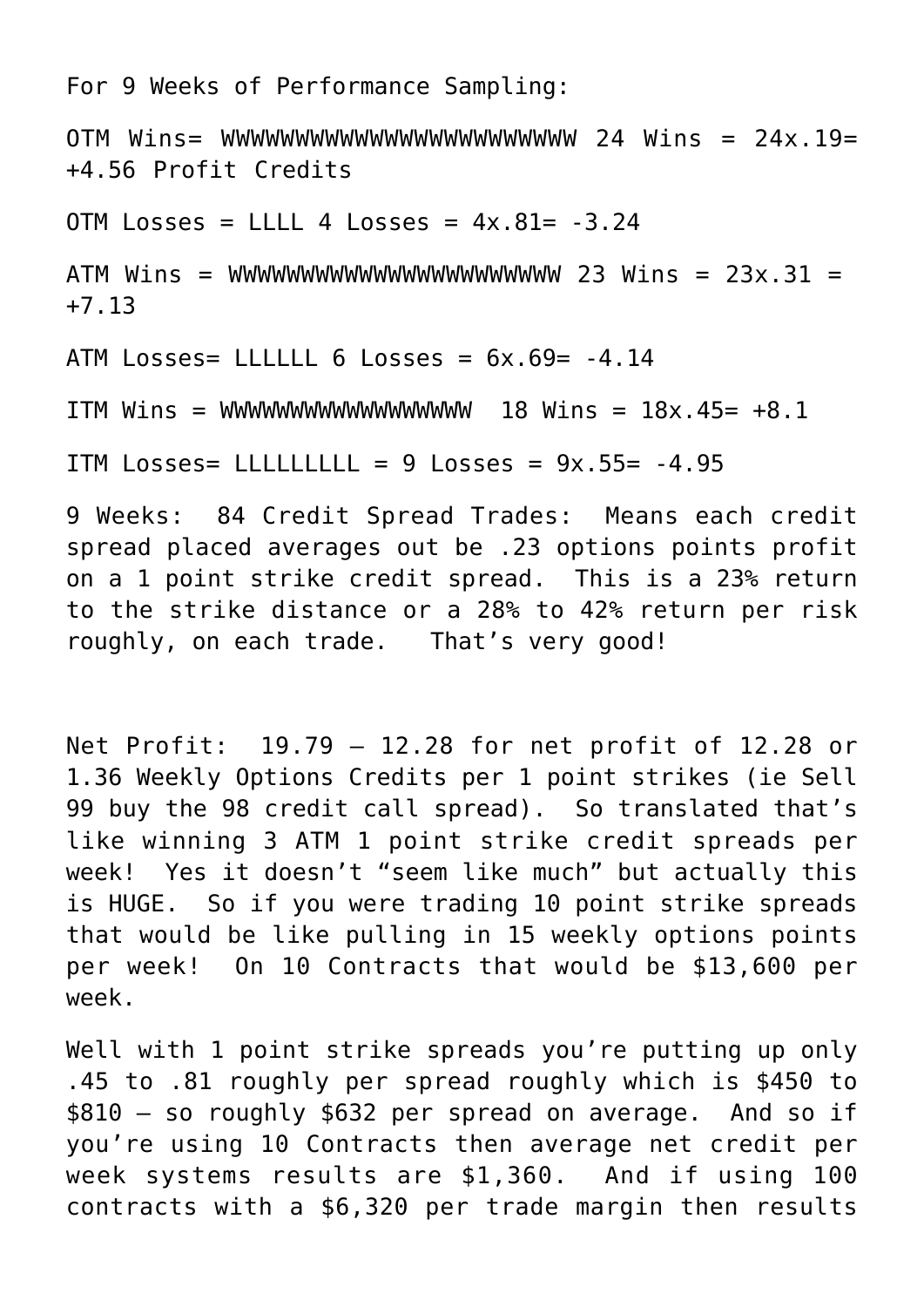were \$13,600 per week cash income.

### **What's in the course?**

- This is a video based home study course that will teach you how to trade the system
- And will also show you Best practices and pitfalls to avoid
- It we'll teach you about details on the credit spread option strategy

### **FAQ**

- 1. How long will it take to learn the system? It will take you an hour or two to learn the material. Then you'll want to study historically confirm the system works. And then it wanted to virtual trade. Most options brokers offer virtual trade platforms. The [CBOE](https://www.cboe.com/tradtool/virtualtrade.aspx) has one in case your broker does not
- 2. How much money can I make with this system? Well we're not allowed to promise you any returns. But your best bet in trading the future is to trade something that has worked well in the past. Whatever you do just start small and use a good money management position sizing system. Many fail in options trading because they never figure out or have the discipline to do there trading position sizes right.
- 3. What's a credit spread? It's an option strategy where you sell the more expensive option and you bye A cheaper option. Most credit spreads are sold with adjacent strikes.